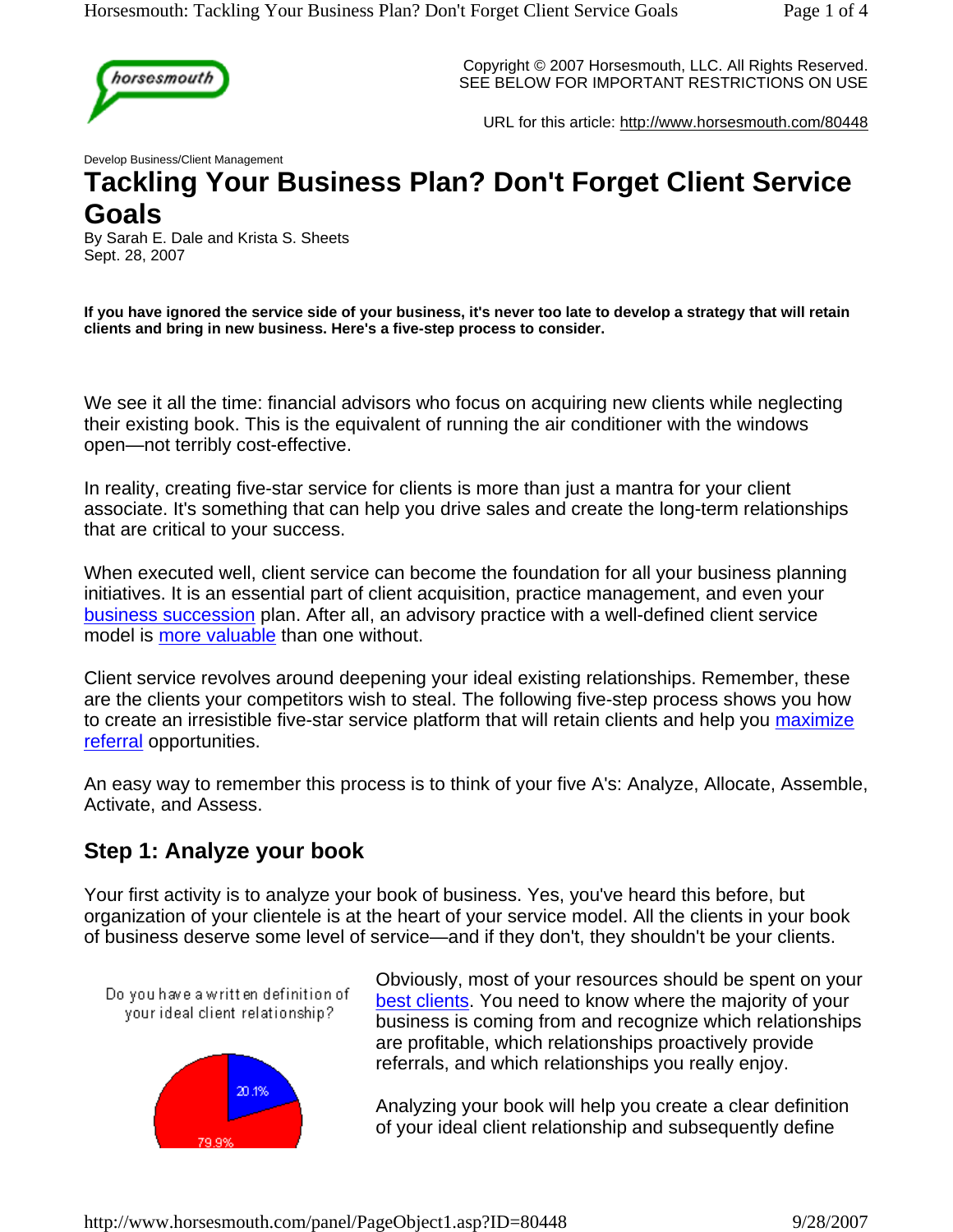criteria to segment your practice into sublevels.

Survey results showed that 93.8% of respondents were trying to prune clients from their lowest segment. This statistic clearly shows the importance of understanding your ideal clients and maximizing those relationships to increase both your overall business and time efficiencies.

Since each financial advisory practice is different, how you analyze and segment will vary. Devise the segmentation criteria that are right for your business model and style.

#### **Step 2: Allocate your service menu**

The second "A" in the process is Allocate, and here you need to devise a service menu and specifically distinguish the type of services the practice should provide to each of your newly segmented clientele. Some menu items may depend on the type of firm with which you work, and others are individualized based on team preferences, feasibility, and style of business. You should identify core service ingredients for all segments and then those additional service ingredients you'll provide to your best clients or true advocates within the practice.

Most important, your service menu should define the communication and appreciation items each level of client will receive. Remember, communication is the number one client complaint in our industry, yet communication is the very foundation for client relationships and service.

The service menu you devise will help you properly set client expectations and will lead to a commitment agreement. Each segment of your client base will know exactly what to expect, and your team will know precisely what needs to be delivered at what intervals.

## **Step 3: Assemble your resources**

The third step in the process is Assemble. In this step, you should identify and assemble the resources required to activate the service menu. Ultimately in this step, you are looking to define the total means available to implement your service menu and take your practice to the next level. You need to think about all your resource providers; these include people, technology, and knowledge. You will be defining the "who" and "what" that will aid in the delivery of your service initiatives.





Additionally, you will decide where you will find these resources. Remember, there are many different people and facets that affect the service side of your practice. From the branch receptionist to home office product specialists to your preferred wholesalers, and so on, these are all people resources you need to identify and subsequently optimize. You will be building accountability into your process and assigning responsibilities to leverage both time and talent. At the end of this third step, you will have a master list and a plan of exactly how to maximize all resources going forward.

## **Step 4: Activate your service model**

With a newly segmented book of business, an ideal service menu, and the right resources, the time has come to activate the plan. You need systems and processes so the service initiative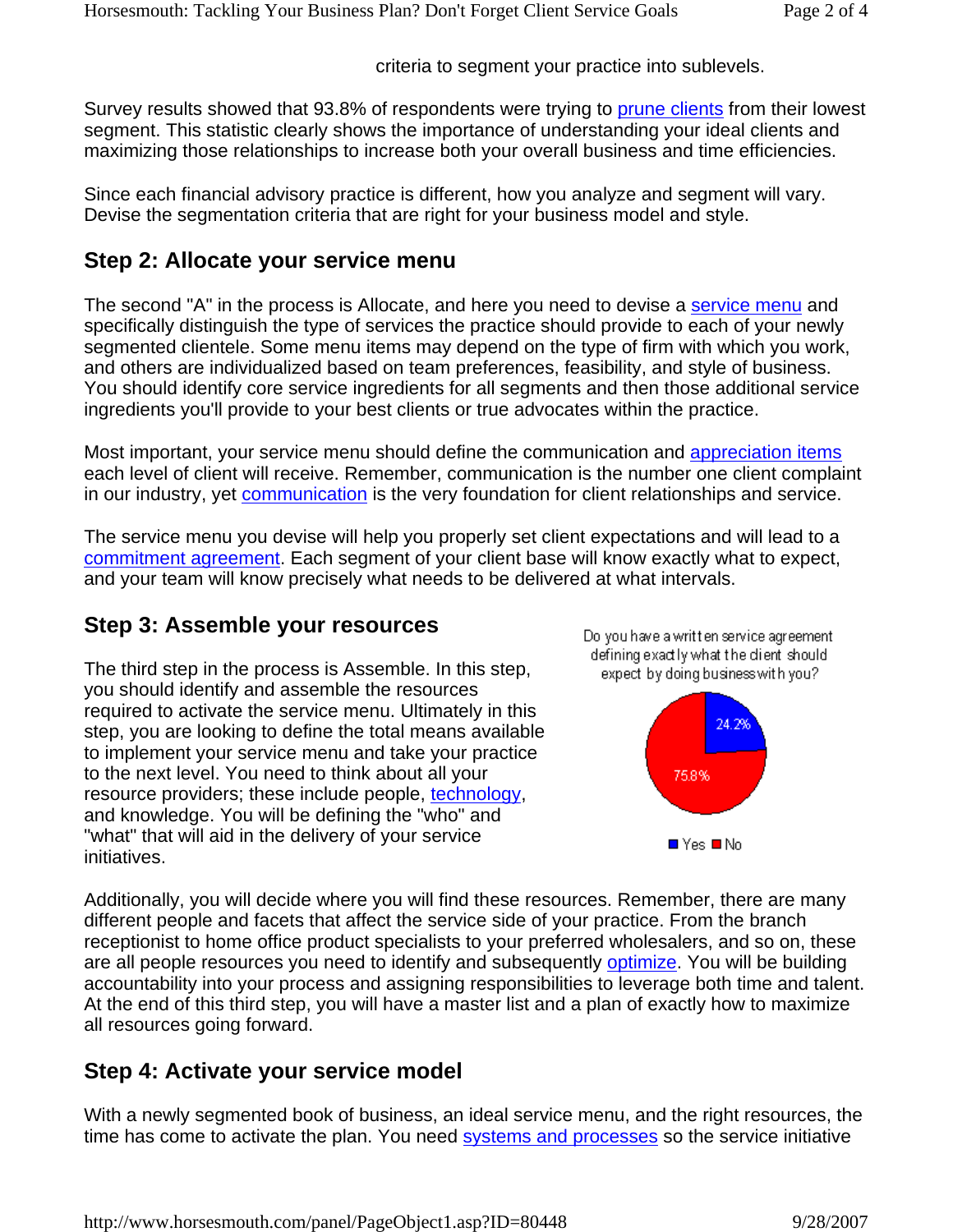is delivered consistently for the long run. This fourth step, Activate, is purely about implementing, executing, and doing.

One of the most common challenges in execution is developing processes that result in your service initiatives running like a well-oiled machine yet giving an air of customization. In order to minimize the time and maximize the result, you have to find the balance of the superefficient factory and personalized high-touch services for each client. This is where the work from the Analyze step will add value, because team awareness of each client is vital to execution. This is also where today's technology can play a role. Your practice needs to have standards for each activity to increase the pace of execution but allow for customization.

There are enormous numbers of advisors who claim that service is what differentiates them, but they have nothing to back it up—it's just words, not actions. It is the activating stage that will differentiate you. The execution of your service menu will show your clients your commitment to service. The processes and tools you use may initially seem like more work, but they will soon become positive habits and activities that become a normal part of your practice management. Step 4 is your opportunity to really connect with your clients, establish commitments to each other, and differentiate your advisory practice.

#### **Step 5: Assess your service model**

Just as you perform client reviews and rebalance portfolios, you must assess whether your service menu is attaining the results you set out to achieve. Step five requires evaluating your service from everyone's perspective—yours, your team's, your external partners' (if you have them), and, most important, your clients'. You should use strategies such as client surveys on a regular basis; you should evaluate your service ingredients and the systems your team uses to deliver your menu. You should grade yourself on how well you know your best clients and determine if any clients should be considered for movement up to a higher tier.



 $\blacksquare$  Yes  $\blacksquare$  No

By the end of the Assess phase, you will have all the information necessary to identify what is working and what is not within your service model. This is the time to fine-tune and make any necessary tweaks or changes to your service model. Regular reviews and adjustments ensure ongoing success with your clientele.

#### **Closing thoughts**

Five-star service is not about wowing new clients or providing 90 days of exceptional service; it is about a lifetime of service that leads to increased business and

client retention. This is about transforming the ordinary to the extraordinary from both a business perspective and a relationship perspective. Client names become client relationships; casual interactions with other professionals and product providers become partnerships; your business dramatically increases, and the team's name and reputation become well known in the community.

In order to achieve long-term unvarying delivery, you must have a service model with standards, processes, and systems in place, in addition to the team's all-important commitment to providing your clients unbeatable service. It is far more profitable and takes less time to maximize current clients than go after new ones; therefore, our process really focuses on